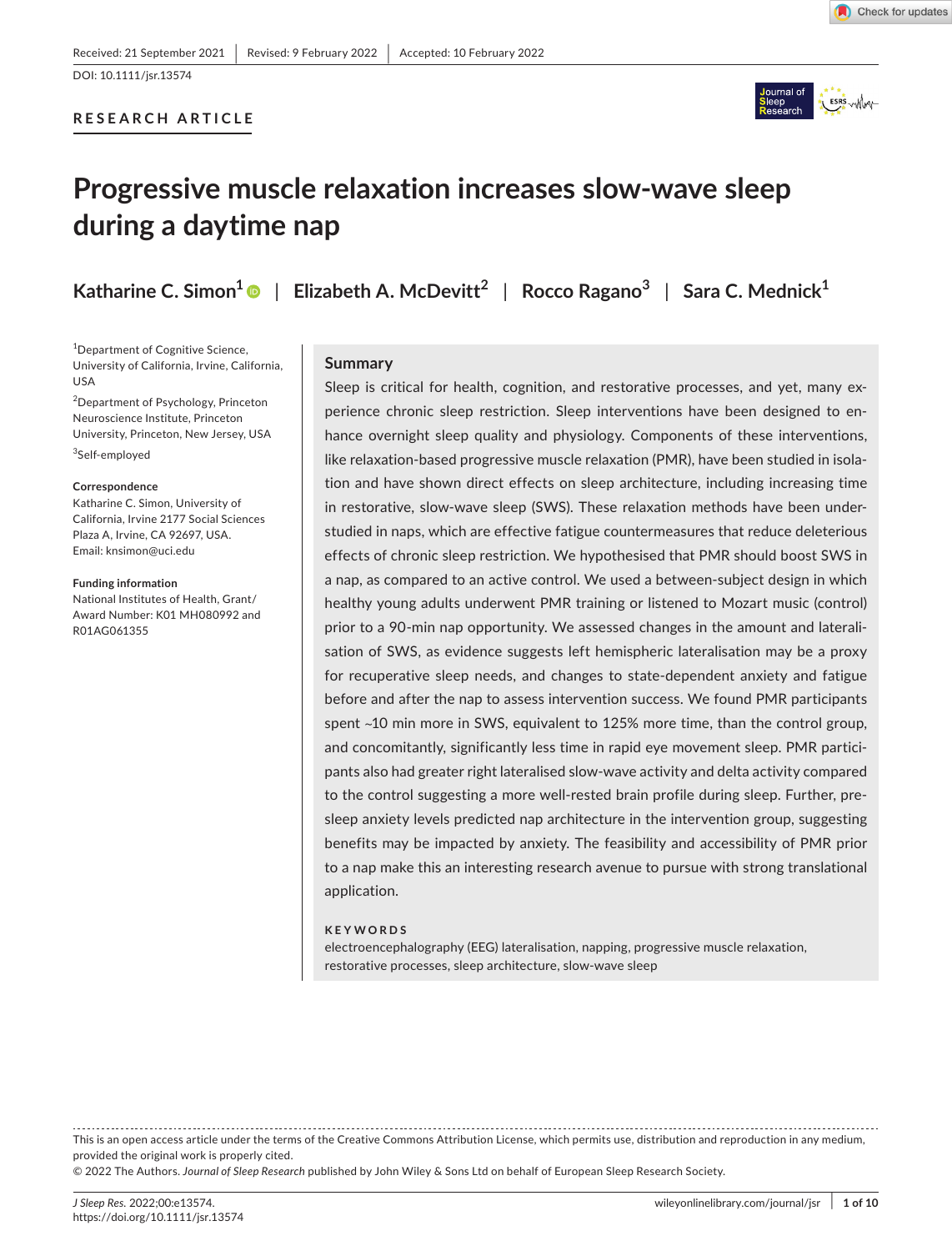

## **1**  | **INTRODUCTION**

While sleep may have many functions, one fundamental purpose appears to be restoration (Benington & Heller, 1995; Borbély, 1982). The accumulating weight of waking activities requires a sufficient period of time for our brain and body to be restored to baseline functioning (Borbély, 1982; Tononi & Cirelli, 2014). Despite this necessity, a large portion of the population experiences chronic sleep loss or frequent sleep disruption due to a range of underlying reasons including shift work, low priority to sleep, parenting, sleep disorders, or psychological factors (Åkerstedt, 2003; Banks & Dinges, 2007; Costa, 1996). Consequences of poor sleep are far-reaching and can include worse immune functioning, greater cardiovascular disease, cognitive deficits, attention lapses, and emotional dysregulation (Banks & Dinges, 2007; Krause et al., 2017). Napping has been shown to benefit chronic sleep loss, daytime fatigue, and is an effective tool for managing disrupted sleep (Bonnefond et al., 2001; Bonnet, 1991; Costa, 1996; Härmä et al., 1989; Macchi et al., 2002; Vgontzas et al., 2007). Moreover, napping shows a wide range of immediate daytime benefits such as enhanced mood, attention, perceptual learning, and memory (Chen et al., 2020; McDevitt et al., 2018; Mednick et al., 2002, 2003, 2008; Milner & Cote, 2009). Although naps are not recommended for those with sleep disorders undergoing insomnia treatment, a large portion of the population naps for a variety of reasons, spanning restoration from fatigue, prophylactic for upcoming sleep loss, enjoyment, termed appetitive, or emotional reasons, typically for those with higher mental health symptoms (Dinges, 1992; Duggan et al., 2018). Despite the benefits, though, napping appears to be underutilised for restorative purposes and at times difficult to attain by the current population (Duggan et al., 2018; Faraut et al., 2017). A number of relaxation-based interventions have been devised to facilitate night-time sleep; however, they have been infrequently investigated in the context of daytime napping (Cordi et al., 2019; Debellemaniere et al., 2018).

Accessibility to sleep interventions administered by experts can be limited, but relaxation methods, common components of psychological and behavioural sleep interventions, are easily available and can be equally efficacious at home (Morin et al., 2006). The spectrum of stress-reducing, relaxation techniques can be non-specific or target physiology or cognition. Research supports their efficacy in decreasing physiological arousal, stress, reducing self-reported anxiety, and improving self-reported sleep quality (Robb, 2000). Physiological relaxation techniques, such as progressive muscle relaxation (PMR), have been shown to alter sleep architecture prior to overnight sleep. In PMR, individuals are trained to enhance awareness of their bodies' muscle tension and systematically tense then release their large muscle groups (Conrad & Roth, 2007; McCallie et al., 2006). This muscle contraction-release technique alleviates overall muscle tension and effectively increases global physiological relaxation, potentially related to PMR's enhancement of parasympathetic activity (Dolbier & Rush, 2012). Physiological benefits of PMR include improved heart rate, cortisol and blood pressure, and pain while psychological benefits include stress and anxiety alleviation

(Conrad & Roth, 2007; Krajewski et al., 2011; McCallie et al., 2006) When used before night-time sleep in both typical and clinical populations, PMR consistently improves self-reported rates of relaxation, reduces pre-sleep anxiety, decreases sleep onset latency (SOL), and alters sleep architecture, specifically increasing the total time spent in slow-wave sleep (SWS) (Sun et al., 2013).

Alternatively, non-specific relaxation methods, such as listening to music, consistently results in enhanced self-reported rates of relaxation, reduced anxiety, and improved self-reported sleep quality, including decreased SOL, enhanced self-reported sleep quality, and improved sleep efficiency (Feng et al., 2018; Jespersen et al., 2015; De Niet et al., 2009; Robb, 2000). Despite subjective benefits, few studies have shown objective improvements in sleep architecture using these non-specific relaxation methods. In one recent study by Cordi et al., listening to music prior to a nap reduced the time spent in non-rapid eye movement (NREM) Stage 1 (N1) and increased the time spent in SWS; however, this was only for participants who were rated highly on a suggestibility index (Cordi et al., 2019). In contrast, a study by Chang et al. found that repeated soothing music before night-time sleep increased rapid eye movement (REM) sleep, decreased N2, and had no effect on SWS (Chang et al., 2012).

One way to evaluate the success of interventions to support restorative sleep is to assess sleeping brain rhythms. Considerable evidence has shown that the time spent in and the power of SWS are markers of homeostatic sleep pressure, akin to restoration needs (Borbély, 1982; Riedner et al., 2007). Both the time spent in SWS and low electroencephalography (EEG) frequency power directly correlate with the preceding amount of time awake (Achermann et al., 1993; Borbély, 1982; Borbély et al., 1981; Cajochen et al., 1999; Finelli et al., 2000). Consistent evidence has also shown that in SWS, left-lateralised delta power (1–4 Hz) may also be a proxy for recuperative sleep needs (Achermann et al., 2001; Ferrara et al., 2002; Kattler et al., 1994). Achermann et al. found increased left lateralised frontocentral delta activity after sleep deprivation (Achermann et al., 2001). Similarly, Ferrara et al. showed that after 2 nights of sleep deprivation, the subsequent sleep episode showed a greater left-lateralised rebound effect (Ferrara et al., 2002). Furthermore, recuperative requirements appear to be greater for the left compared to right hemisphere as shown by Kattler et al. (Kattler et al., 1994). Their study demonstrated that right hand stimulation before sleep would result in increased left-lateralised delta activity during SWS, but the opposite, increased right-lateralised activity when stimulating the left hand, was not found. Altogether, these findings suggest that experience-dependent exhaustion of neural circuits during waking activity may be reflected by greater left lateralised low frequency activity during SWS and evaluating EEG lateralisation may provide insight into sleep's restoration functions.

Asecond way to evaluate the success of a sleep-based intervention is through assessment of subjective mood rating changes. Sleep is theorised to play a key role in supporting psychological health by modulating emotional experiences, such that emotional reactivity is reduced following sleep (van der Helm et al., 2011; Walker & van der Helm, 2009). Anxiety is a hallmark of sleep disorders, and sleep disturbances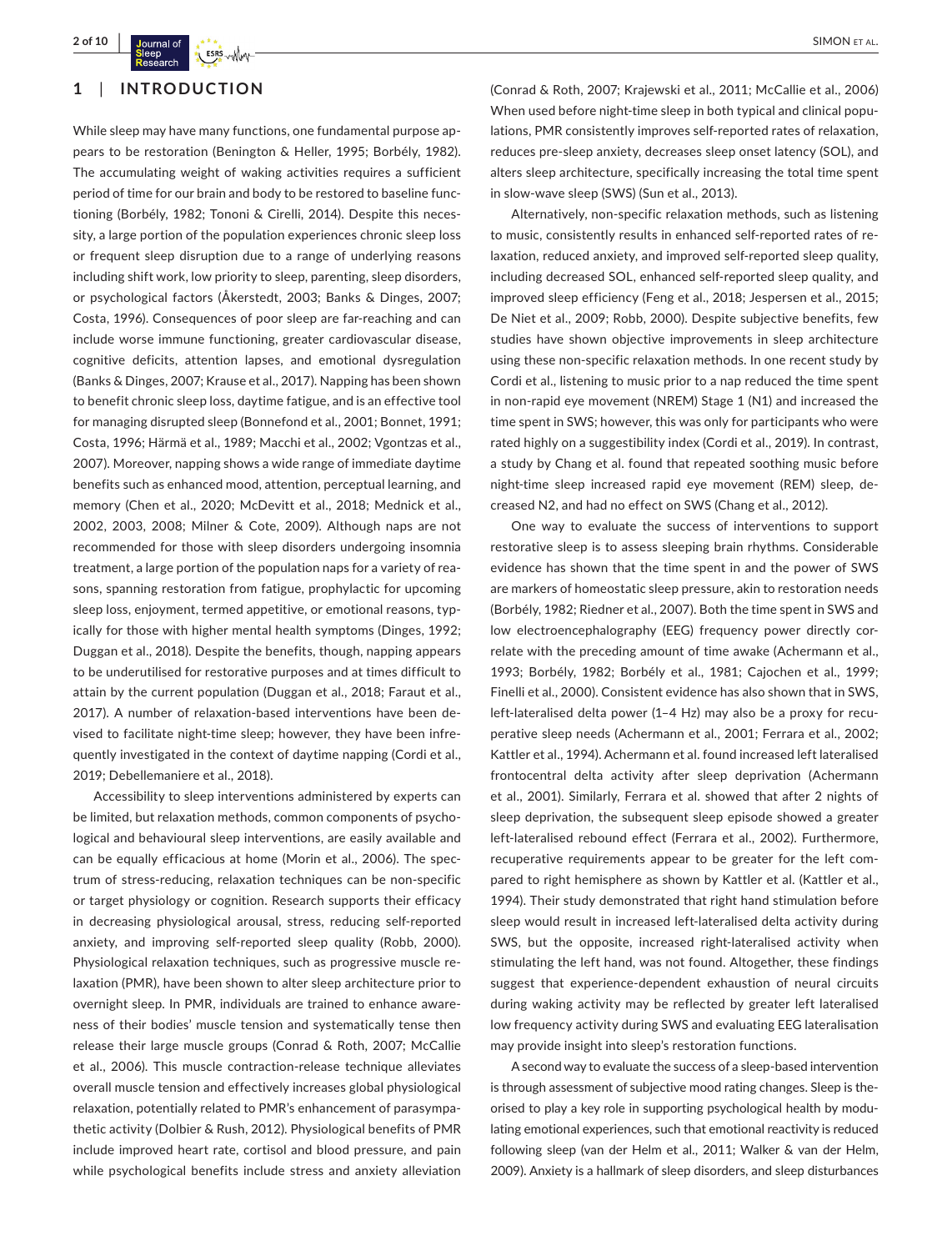are known to both impact and be impacted by anxiety symptoms (Cox & Olatunji, 2016). A recent meta-analysis discovered that overnight sleep deprivation appears to be causally related to anxiety symptoms (Pires et al., 2016). In line with this, Horváth et al. (2016) investigated how state and trait levels of anxiety were related to changes in sleep architecture using the State-Trait Anxiety Inventory (STAI). They found that heightened levels of both state and trait anxiety were correlated with an increase in Stage 2 and decrease in SWS, and higher trait levels of anxiety were associated with reduced total REM sleep (Horváth et al., 2016). In line with these sleep findings, PMR has also been associated with reductions in anxiety in young adults, pregnancy, patients with breast cancer, and patients with coronavirus disease 2019 (COVID-19) (Liu et al., 2020; Gok Metin et al., 2019; Powell, 2004; Rajeswari & SanjeevaReddy, 2019; Wilczyńska et al., 2019). As such, the prior literature suggests an anxiolytic benefit should be heightened after a combined nap and PMR intervention.

Given the immediate cognitive, psychological, and physiological restorative benefits of a daytime nap, we hypothesised that a PMR intervention before a nap would increase the total time spent in SWS compared to an active non-specific relaxation control group that listened to classical music. We also hypothesised that the PMR would reduce the required recuperative needs of sleep, as evidenced by reduced left-lateralisation low-frequency EEG compared to a greater left-lateralised activity in the control group. We used a betweensubject design to test our hypothesis with half our participants following an audio-taped PMR training before a nap while the other half listened to an equal-length audio tape of a Mozart medley of classical music. We evaluated the differences in sleep variables between the groups, including total sleep time (TST), SOL, wake after sleep onset (WASO), the total time spent in each sleep stage, power spectra, and laterality of low-frequency EEG. We also evaluated intervention success by measuring state-dependent anxiety and fatigue levels both before and after the nap. If successful, PMR could be adopted to enhance the benefits of daytime napping.

## **2**  | **METHODS**

#### **2.1**  | **Participants**

A total of 50 (24 female) college-aged students (mean [SD] age 20.17 [1.86] years) participated in our sleep study. Prior to participation, we administered oral and written informed consent. Our study and procedures were approved by the Institutional Review Board of the University of California, San Diego. Participants received course credits or monetary compensation for their time. Participants were healthy, non-smoking, young adults with no history of neurological disorder, psychological disorder, chronic illness, substance use history, or sleep disturbance history. All participants were required to have consistent sleep/wake cycles and have typical sleep the night before participation.

We conducted a power analysis in g\*power using one-way analysis of variance (ANOVA). We found that with a total sample size of 34

participants, our study had 80% power to detect a medium betweensubject effect. Given that some participants had difficulty napping, we recruited participants until we reached our required sample size. All participants were randomly assigned by alternating the intervention (PMR, *n* = 24) or control (music, *n* = 26) conditions as participants were recruited. A total of 12 participants across the groups did not complete the study due to inability to fall asleep or equipment error (PMR: five; control: eight). For some participants, due to poor EEG channels, we were unable to evaluate power spectra, thus degrees of freedom denote the total number of participants included.

Participants were administered five questionnaires, the Horne-Östberg (HO), Epworth Sleepiness Scale (ESS), Beck-Depression Inventory (BDI-II), Karolinska Sleepiness Scale (KSS), and STAI (Beck et al., 1996; Horne & Östberg, 1976; Johns, 1991; Shahid et al., 2011; Spielberger, 2010). One participant did not complete any of the questionnaires, four other participants did not complete the STAI (three from PMR and two from control). Two participants did not complete the KSS (one from PMR and one from control). Two participants from each group did not complete the BDI.

## **2.2**  | **Experimental design**

We designed our study to understand the effects of PMR on daytime sleep architecture and sleeping brain rhythms (Figure 1 for experimental design). All participants arrived at the laboratory at 8:30 a.m. to be consented. Approximately 4 h before the nap, participants completed the KSS, HO, BDI, and ESS questionnaires. Just before polysomnography (PSG) administration, ~2 h before the nap, participants were administered the KSS again and the STAI.After PSG administration, participants randomly assigned to the PMR intervention group laid in bed and were instructed to listen to and follow along with a pre-recorded 10-min training that led them through actively tensing and releasing the muscles across their body. Those in the active control laid in the bed awake and quietly listened to a medley tape of classical Mozart music, chosen to be relaxing, for an equivalent 10-min period. Participants napped at  $\sim$ 1:00 p.m. in the afternoon. After the nap, participants completed the KSS and STAI 2 h after the nap and again 4 h after the nap.

### **2.3**  | **Questionnaires**

We administered five questionnaires to assess circadian preference, general sleepiness, fatigue, and anxiety. To assess circadian preference, we administered the HO questionnaire, which includes 19 questions, of which provides scores ranging from 16 to 86 and indicate whether the individual falls in the following categories: definite evening, moderate evening, intermediate, moderate morning, and definite morning (Horne & Östberg, 1976). To assess general sleepiness, we administered the ESS, with participants rating a series of activities on a 0–3 scale indicating how likely they are to fall asleep (Johns, 1991). Higher total scores, ranging from 0 to 24, are indicative of greater sleepiness. To assess depression, we administered the BDI-II, which is a 21-item questionnaire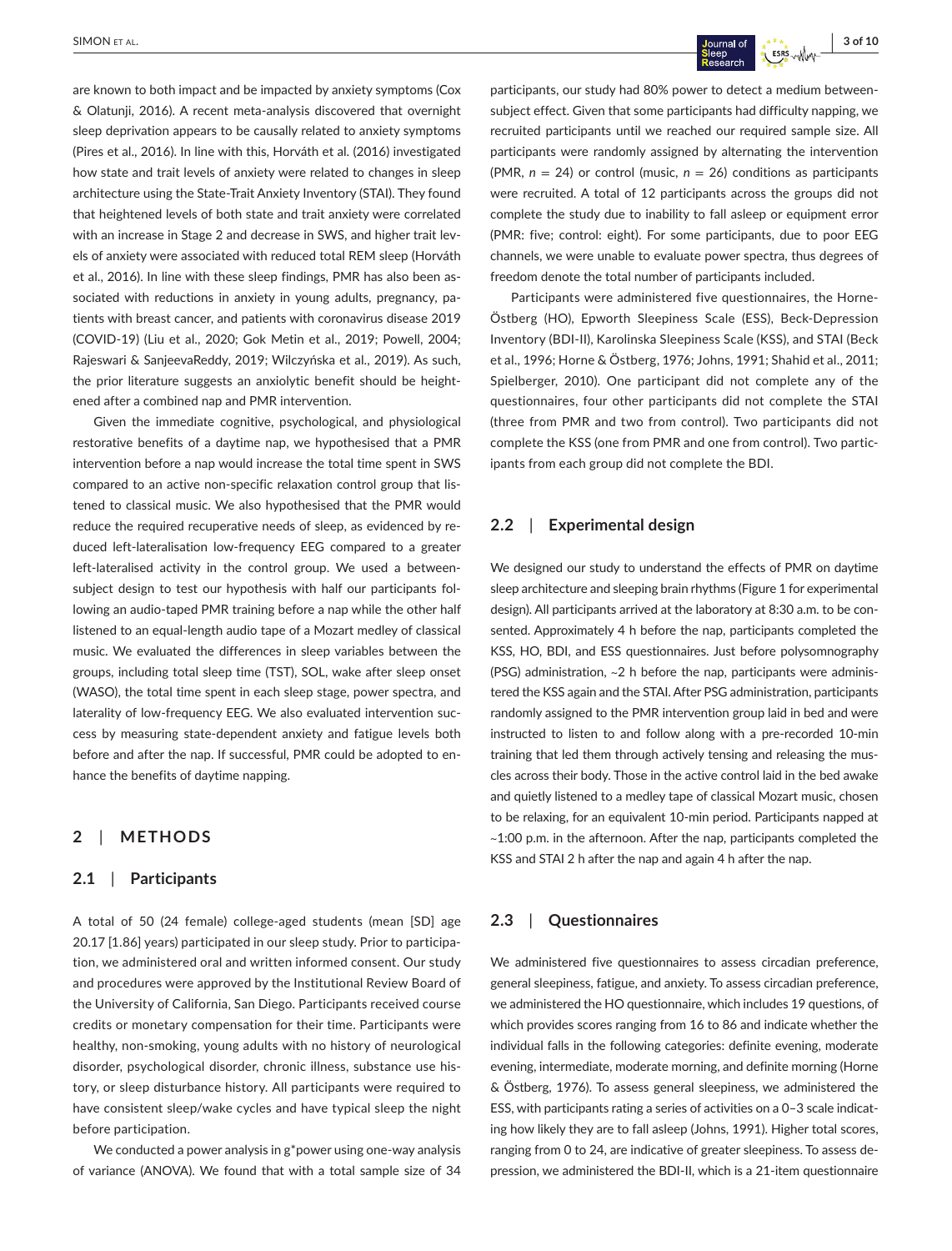

**FIGURE 1** Study timeline. Participants arrived at the laboratory in the morning, completed questionnaires a 2 and 4 h before and after the nap. Participants were randomly assigned to engage in the progressive muscle relaxation (PMR) training or listen to a medley of Mozart music

asking participants to self-report depressive symptoms, with higher scores suggesting the presence of depression. We repeatedly measured the KSS, a measure of subjective sleepiness on a scale from 1 to 9, with 1 being alert and 9 being extremely sleepy, four times to all participants (Shahid et al., 2011). This provided us with the opportunity to assess changes in subjective sleepiness across the day. We also administered the STAI-State subscale twice to identify the degree of anxiety experienced by participants before and after a nap (Spielberger, 2010). These questions are administered on a 4-point scale with total higher scores implicating greater amounts of anxiety in the moment.

## **2.4**  | **Polysomnography**

We administered a four single-electrodes polysomnography montage to our participants including EEG, electro-oculography (EOG), and electromyography (EMG) according to the international 10–20 System (Jasper, 1958). We cross referenced the scalp EEG and EOG electrodes to the opposite mastoid (A1 and A2). PSG was recorded using the Astro-Med Grass Heritage Model 15 amplifiers set at a 256- Hz sample rate with Grass Gamma software. We applied low- (0.3 Hz) and high-pass filters (35 Hz) to all EEG and EOG channels. Two blindto-group raters scored each participants' raw sleep EEG data according to American Academy of Sleep Medicine (AASM) guidelines in 30-s epochs using four, single scalp electrodes (C3, C4, O1, O2), EMG, and EOG. As we did not have frontal electrodes, we determined the presence of slow waves using the central electrodes. All artefacts and arousals were removed via visual inspection. For each participant, we calculated the TST, SOL (minutes between lights out and first epoch of sleep), WASO, sleep efficiency, and the minutes spent in each sleep stage (wake, N1, N2, N3 [referred to as SWS], and REM).

## **2.5**  | **Power spectrum**

To examine the impact of relaxation interventions compared to control group on the power spectrum of the nap, we analysed each participant's power spectra at C3 and C4, including slow-wave activity ([SWA], 0.3–1 Hz), delta (1–4 Hz), theta (4–7 Hz), alpha (8–12 Hz), or sigma (12–15 Hz). For each participant, we first removed EEG epochs contaminated by muscle movement and/or other artefacts by applying a simple out-of-bounds test  $(\pm 200 \mu V)$  threshold) on the high-pass

filtered (0.5 Hz) version of the EEG signals. We then computed the EEG power spectra for the central electrodes (C3 and C4) using Matlab for each participant using the Welch method (4-s Hanning windows with 50% overlap) on the artefact-free 30-s epochs. Lastly, for each sleep stage (N2 and SWS), we averaged the power spectra across the central electrodes (C3 and C4) SWA, delta, theta, alpha, and sigma.

## **2.6**  | **Statistical analyses**

To examine the impact of relaxation interventions on general sleep variables and daytime napping architecture, we ran one-wayANOVAs. One variable, time spent in REM sleep, did not satisfy the equality of variance assumption, thus we analysed this difference using a Welch ANOVA. We also compared the time it took to enter each stage within the nap (latency to each stage) and the time it took to enter into consolidated sleep, defined as the latency time to a full 10 min of sleep. For N1, N2, and SWS, we also ran one-way ANOVAs for each power spectra range, including SWA, delta, theta, alpha, and sigma. To examine EEG laterality, for each sleep stage we created an index score of right hemisphere activity compared to left hemisphere activity (C3 – C4) for SWA and delta activity, where scores >0 indicate left-lateralised EEG and <0 indicate right-lateralised EEG. We ran oneway ANOVAs separately for each sleep stage and frequency bands to examine group laterality differences. To examine changes in both KSS and STAI scores between morning and evening, we ran repeated measure ANOVAs of Time (for KSS: a.m.1, a.m.2, p.m.1, and p.m.2; for STAI: a.m. and p.m.) by group (PMR, control). Lastly, to assess the relationship between sleep architecture and subjective ratings of sleepiness and state-anxiety for each group, we ran correlations between KSS and STAI scores and sleep variables (time in stages and power). For all variables, outliers were considered 3 SDs above the mean.

#### **3**  | **RESULTS**

#### **3.1**  | **Sleep**

General sleep data for all two groups is presented in Table 1. With respect to general napping features, participants had similar TST  $(F[1,36] = 0.507, p = 0.481;$  mean [SE] PMR group 66.44 [4.81] and control 71.41 [5.06] min), SOL (F[1,36] = 0.113, *p* = 0.739; mean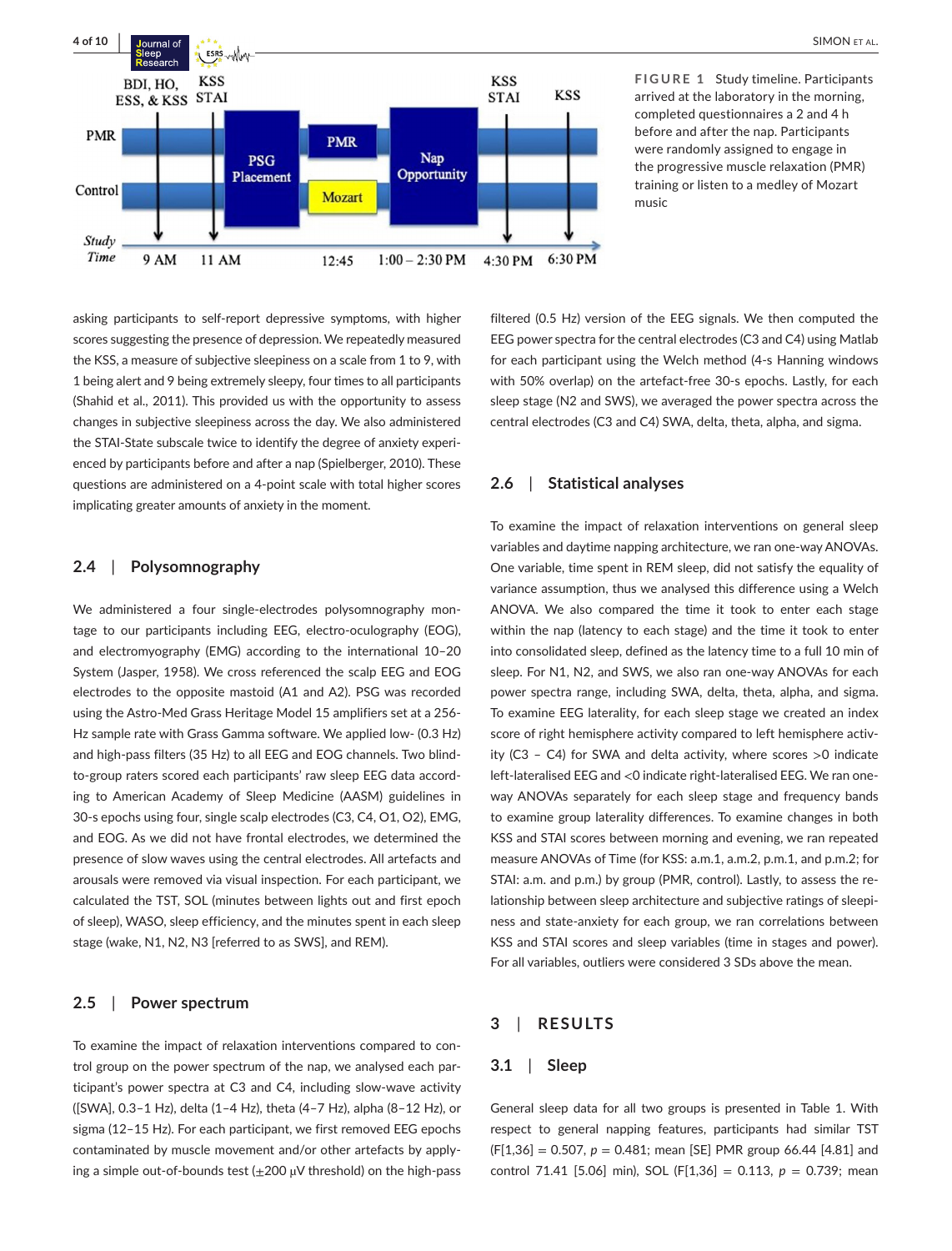[SE] PMR group 6.81 [1.04] and control 7.33 [1.13] min), WASO (F[1,36]=0.027, *p*=0.870; mean [SE] PMRgroup 12.65 [3.49] and control 13.55 [4.19] min), and sleep efficiency  $(F[1,36] = 0.003, p = 0.960;$ mean [SE] PMR group 77.76% [3.57%] and control 78.05% [4.51%]).

Time spent in stages can be seen in Table 1. Participants in the PMR intervention spent significantly more time in SWS (F[1,36] = 4.916, *p* = 0.033; mean [SE] PMR group 18.57 [3.26] and control 9.22 [2.59] min) but significantly less time in REM (F[1,36] = 5.772 *p* = 0.022; mean [SE] PMR group 4.026 [1.64] and control 12.05 [2.96] min) than the active control group (Figure 2A). This was a 10 min difference, equivalent to 125% more total nap time spent in SWS in the PMR than the control group (Figure 2). There were no significant time differences between groups for N1 (F[1,36] = 0.010, *p* = 0.919; mean [SE] PMR group 8.15 [1.37] and control 8.36 [1.4] min) or N2 (F[1,36] = 1.422, *p* = 0.241; mean [SE] PMR group 35.68 [3.35] and control 41.72 [3.81] min). There were also no significant differences across the two groups between the first epoch of sleep and entering N1, N2, or SWS (all *p* > 0.739), suggesting that despite amount differences, the general sleep architecture patterns remains similar up to SWS.

## **3.2**  | **Power analyses**

We evaluated N2 and SWS separately for power spectra differences at central electrodes (average C3 and C4) in SWA, delta, theta, alpha and sigma (see Table 2 for mean and SE values). We found no significant differences in the total amount of power for either sleep stage in SWA (N2: F[1,32] = 0.098, *p* = 0.756, mean [SE] PMR group 57.29 [5.96] and control 53.86 [9.64]; SWS: F[1,26] = .010, *p* = 0.920, mean[SE]PMRgroup175.96[20.42]andcontrol172.57[26.95]),delta (N2: F[1,32] = 0.00, *p* = 0.984, mean [SE] PMR group 128.69 [11.51]

**TABLE 1** Reflects general sleep architecture values in minutes, parentheses denote standard error (SE) for total sleep time (TST), sleep onset latency (SOL), wake after sleep onset (WASO), sleep efficiency, and time spent in each sleep stage

|                  | Progressive muscle<br>relaxation (PMR) | Control      |
|------------------|----------------------------------------|--------------|
|                  | Mean (SE)                              | Mean (SE)    |
| TST              | 66.44 (4.81)                           | 71.41 (5.06) |
| <b>SOL</b>       | 6.81(1.04)                             | 7.33(1.13)   |
| <b>WASO</b>      | 12.65 (3.49)                           | 13.55 (4.19) |
| Sleep efficiency | 77.76 (3.57)                           | 78.05 (4.51) |
| N <sub>1</sub>   | 8.15(1.37)                             | 8.36(1.4)    |
| N <sub>2</sub>   | 35.68 (3.35)                           | 41.72 (3.81) |
| SWS              | 18.57 (3.26)*                          | 9.22(2.59)   |
| <b>REM</b>       | $4.026(1.64)^{*}$                      | 12.05 (2.96) |
|                  |                                        |              |

SWS, slow-wave sleep; REM, rapid eye movement.

Asterisks denote that the progressive muscle relaxation intervention group spent significantly greater time in SWS and less in REM compared to the active control group ( $p < 0.05$ ).

and control 128.21 [22.33]; SWS: F[1,26] = 0.052, *p* = 0.920, mean [SE] PMR group 341.2 [32.3] and control 354.41 [52.24]), theta (N2: F[1,32] = 0.004, *p* = 0.952, mean [SE] PMR group 9.74 [1.1] and control 9.83 [0.922]; SWS: F[1,26] = 2.126, *p* = 0.157, mean [SE] PMR group 10.04 [1.29] and control 12.57 [0.89]); alpha (N2:  $F[1,32] = 0.013$ ,  $p = 0.721$ , mean [SE] PMR group 21.06 [2.21] and control 22.47 [3.37]; SWS: F[1,26] = 1.341, *p* = 0.258, mean [SE] PMR group 27.03 [2.68] and control 32.64 [4.35]) or sigma (N2: F[1,32] = 0.00, *p* = 0.992, mean [SE] PMR group 4.8 [0.55] and control 4.79 [0.461]; SWS: F[1,26] = 0.017, *p* = 0.899, mean [SE] PMR group 4.39 [0.609] and control 4.49 [0.299]; Table 3).

#### **3.3**  | **SWA and delta laterality**

We found significant differences in the lateralisation of central low spectral frequency power between groups in SWS but not N2. In SWS, in both SWA and delta bands, PMR participants had greater right-lateralised activity than the control group in the SWA band (F[1,26] = 11.365, *p* = 0.002; mean [SE] PMR group −19.42 [5.72] and control 10.65 [6.81]) and delta band (F[1,26] = 9.598, *p* = 0.005; mean [SE] PMR group −30.69 [10.51] and control 19.73 [12.3]; Figure 2B). We did not find laterality differences in N2 between the groups for SWA (F[1,32] = 0.590,  $p = 0.448$ ; mean [SE] PMR group −4.1553 [2.61] and control −1.41 [2.31]) or delta (F[1,32] = 0.357, *p* = 0.554; mean [SE] PMR group −6.775 [5.31] and control –2.61 [4.18]).

## **3.4**  | **Questionnaires**

We ran a repeated measures ANOVA on the KSS with Time (a.m.1, a.m.2, p.m.3, p.m.4) by Group (PMR, Control). We found a significant main effect of Time (F[3,33] =  $18.19$ ,  $p < 0.001$ ) but no interaction between Time and Group. Post hoc analyses revealed greater sleepiness in the morning than afternoon post-napping (comparing 2 h before the nap to 2 h after the nap, *p* < 0.001). We also ran a repeated measures ANOVA on the STAI for Time (a.m., p.m.) by Group (PMR, Control). We found a significant main effect of Time on the STAI ( $F[1,15] = 8.812$ ,  $p = 0.01$ ), but no differences between groups (see Table 4 for means and SE). Post hoc analyses revealed that after the nap, participants' STAI scores decreased (see Figure 2C for plot of difference scores). Lastly, we ran one-way ANOVAs on participants' HO, ESS, and BDI scores. We found no significant differences between groups for any of the three questionnaires (HO: F[1,35] = 0.536,  $p = 0.469$ ; ESS:  $F[1,35] = 584, p = 0.45$ ; BDI:  $F[1,32] = 0.025, p = 0.875$ ).

# **3.5**  | **Relationship between subjective ratings and sleep architecture**

We evaluated the relationship between the nap sleep architecture and subjective ratings of sleepiness (KSS) or state-anxiety (STAI)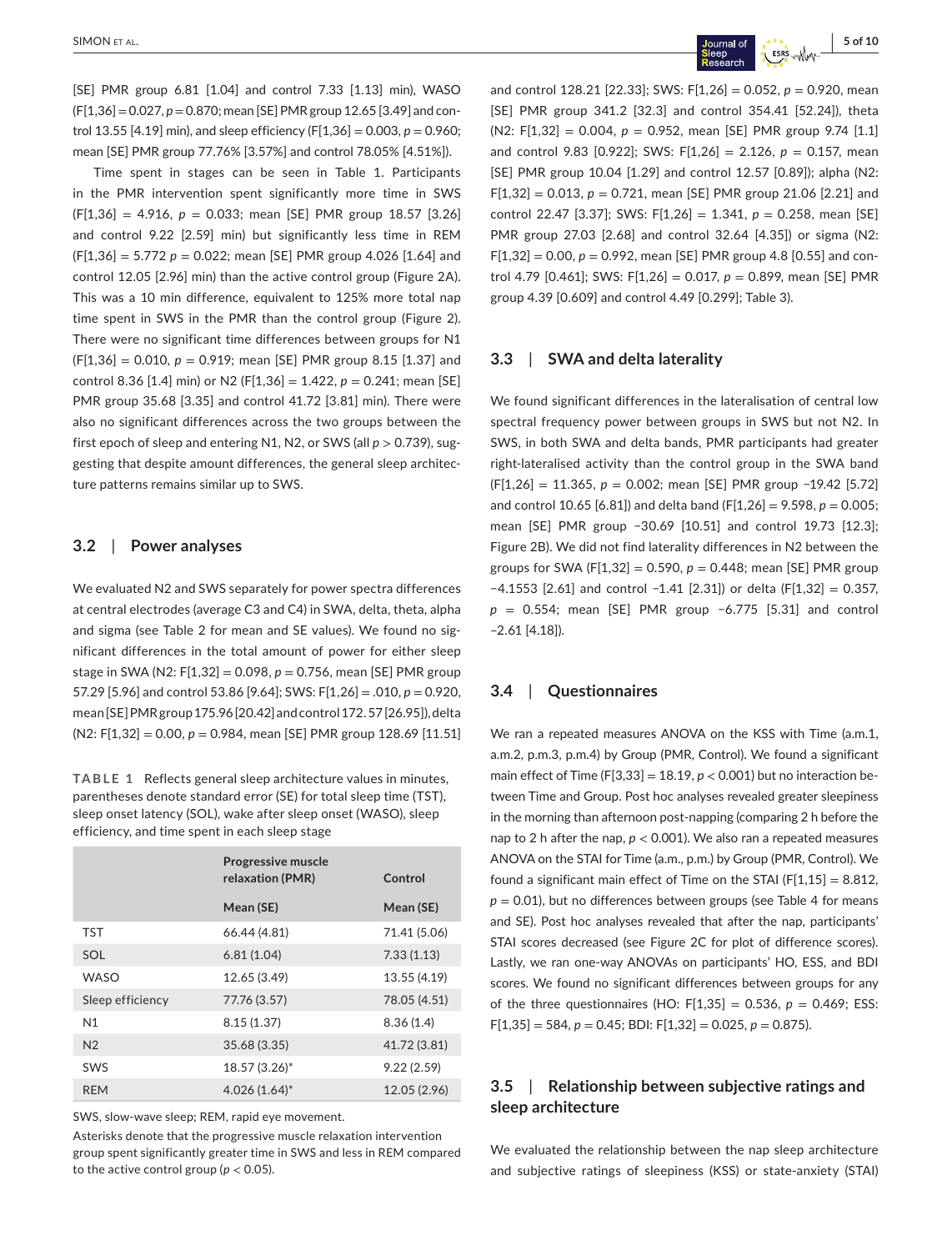

**FIGURE 2** (a) The average amount of time spent in each stage as a percentage of the total nap. Participants spent 125% more time in slow-wave sleep (SWS) in the progressive muscle relaxation (PMR) than control group. (b) Participants in the PMR group had greater rightlateralised slow-frequency activity compared to left-lateralised in the control group. (c) Participants' difference between before and after nap anxiety is plotted. Each marker represents an individual participant. We found an overall decrease after the nap, but no differences between groups. (d) Participants whose showed lower fatigue after the nap also had greater right-lateralised electroencephalography (EEG) activity. KSS, Karolinska Sleepiness Scale; REM, rapid eye movement; SWA, slow-wave activity; STAI, State-Trait Anxiety Inventory

| TABLE 2 Spectral power values for each stage and group are     |
|----------------------------------------------------------------|
| presented. No significant differences were found across groups |

|                |            | <b>Progressive muscle</b><br>relaxation (PMR) | Control        |
|----------------|------------|-----------------------------------------------|----------------|
|                |            | Mean (SE)                                     | Mean (SE)      |
| N <sub>2</sub> | <b>SWA</b> | 57.29 (5.96)                                  | 53.86 (9.64)   |
|                | Delta      | 128.69 (11.51)                                | 128.21 (22.33) |
|                | Theta      | 9.74(1.1)                                     | 9.83 (0.922)   |
|                | Alpha      | 21.06 (2.21)                                  | 22.47 (3.37)   |
|                | Sigma      | 4.8(0.55)                                     | 4.79 (0.461)   |
| SWS            | <b>SWA</b> | 175.96 (20.42)                                | 172.57 (26.95) |
|                | Delta      | 341.2 (32.3)                                  | 354.41 (52.24) |
|                | Theta      | 10.04 (1.29)                                  | 12.57 (0.89)   |
|                | Alpha      | 27.03 (2.68)                                  | 32.64 (4.35)   |
|                | Sigma      | 4.39 (0.609)                                  | 4.49 (0.299)   |

SWA, slow-wave activity; SWS, slow-wave sleep.

both before and after the nap. In the PMR group, we found that SWS latency positively correlated with the morning STAI score  $(r = 0.725,$  $p = 0.002$ ) and negatively correlated with the anxiety change after nap (*r* = −0.68, *p* = 0.006) (Figure 3). WASO also negatively correlated with the percentage of nap time spent in SWS (*r* = −0.62, *p* = 0.004), while sleep efficiency positively correlated with the percentage of SWS sleep in the nap ( $r = 0.549$ ,  $p = 0.014$ ). We then evaluated the relationship between anxiety and fatigue with EEG power, specifically the lateralisation of low-frequency bands and alpha for N2 and SWS. In N2, greater morning anxiety was associated with increased left-lateralised SWA (*r* = 0.595, *p* = 0.019), delta activity (*r* = 0.589,  $p = 0.02$ ), and alpha activity ( $r = 0.599$ ,  $p = 0.023$ ). Lastly, greater leftlateralised SWA activity in N2 correlated with the change in fatigue (difference in KSS score following versus preceding sleep) over the nap  $(r = 0.601, p = 0.011)$ , such that participants who showed lower fatigue after the nap also had greater right-lateralised EEG activity (Figure 2D).

In the control group, we found that morning and afternoon anxiety negatively correlated with the percentage of time spent in N2 (a.m.: *r* = −0.87, *p* < 0.001; p.m.: *r* = −0.52, *p* = 0.038), while percentage of time spent in SWS during the nap was positively correlated with the change in anxiety from pre- to post-nap ( $r = 0.555$ , *p* = 0.03). We found no relationships between power spectra and anxiety or fatigue.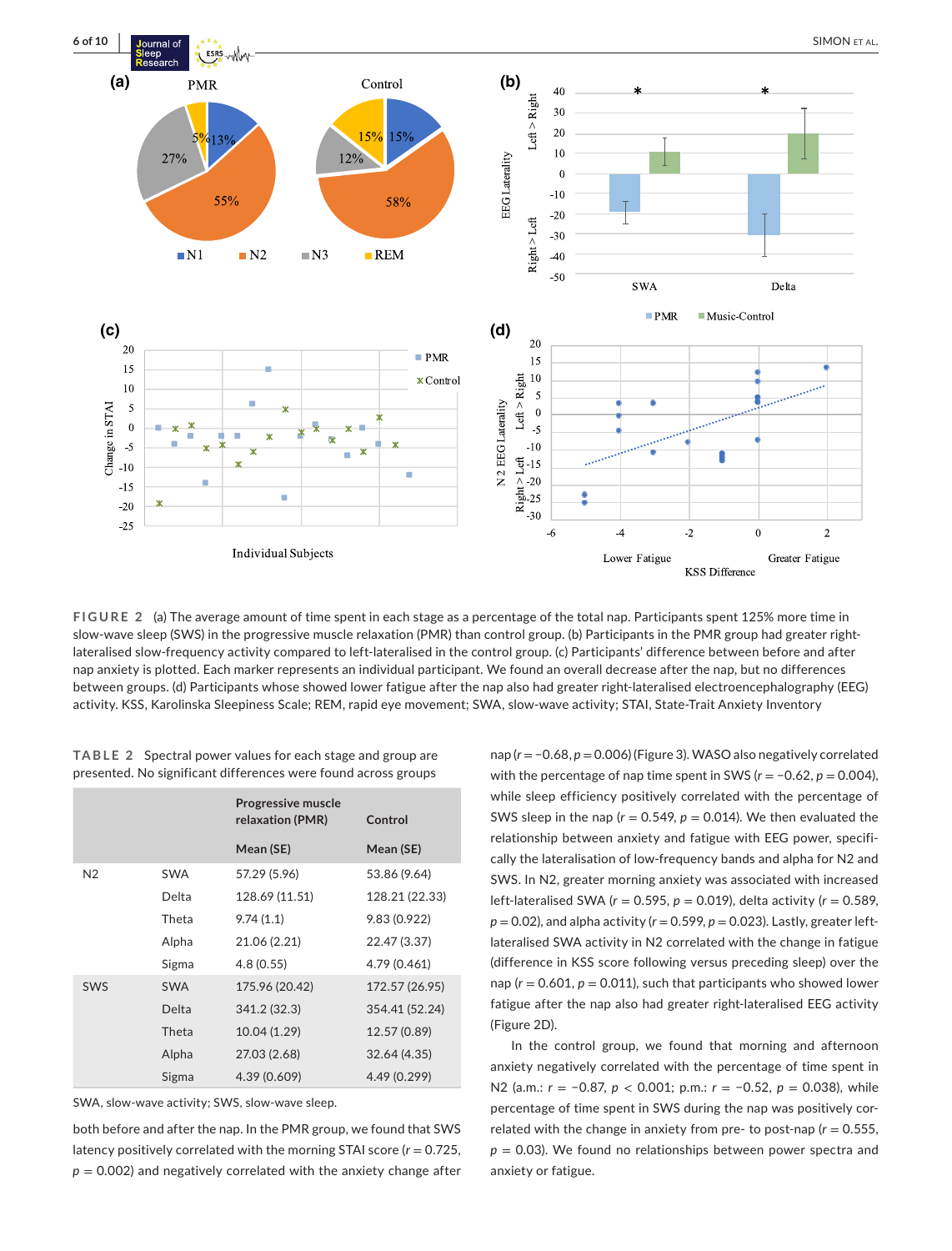**TABLE 3** Electroencephalography (EEG) laterality for lowfrequency power for each stage. For each sleep stage, we created an index score of right hemisphere activity compared to left hemisphere activity (C3 – C4) for slow-wave activity (SWA) and delta activity, where scores >0 indicate left-lateralised EEG and <0 indicate right-lateralised EEG

|                |            | Progressive muscle<br>relaxation (PMR) | Control       |
|----------------|------------|----------------------------------------|---------------|
|                |            | Mean (SE)                              | Mean (SE)     |
| N <sub>2</sub> | <b>SWA</b> | $-4.15(2.61)$                          | $-1.41(2.31)$ |
|                | Delta      | $-6.75(5.31)$                          | $-2.61(4.18)$ |
| SWS            | <b>SWA</b> | $-19.42(5.72)$ *                       | 10.65(6.81)   |
|                | Delta      | $-30.69(10.51)$ *                      | 19.73 (12.3)  |

In slow-wave sleep (SWS), we found significantly greater SWA and delta power in the PMR condition. Means and standard errors are reported. Asterisks denote a significant difference between PMR and control (*p* < 0.05).

**TABLE 4** Reflects change in subjective rating of sleepiness (KSS) and anxiety (STAI) across the day, and general circadian alignment, sleepiness upon arrival, and depression, across participants. Mean and standard error (SE) values are reported

|                 | Progressive muscle<br>relaxation (PMR) | Control      |
|-----------------|----------------------------------------|--------------|
|                 | Mean (SE)                              | Mean (SE)    |
| KSSa.m.1        | 3.83(0.41)                             | 3.33(0.37)   |
| $KSS2$ a.m. $2$ | 5.56(0.36)                             | 4.76(0.38)   |
| KSS3 p.m.1      | 3.33(0.31)                             | 2.72(0.32)   |
| KSS4 p.m.2      | 3.72(0.39)                             | 2.88(0.37)   |
| STAI a.m.       | 28.88 (1.64)                           | 31.81 (1.62) |
| STAI p.m.       | 25.88(2)                               | 28.69 (1.42) |
| HO              | 46.88 (1.92)                           | 49.02 (2.27) |
| <b>ESS</b>      | 7.16(0.72)                             | 6.5(0.51)    |
| <b>BDI</b>      | 3.76(1.12)                             | 4(1.03)      |

BDI, Beck-Depression Inventory; ESS, Epworth Sleepiness Scale; HO, Horne-Östberg questionnaire; KSS, Karolinska Sleepiness Scale; STAI, State-Trait Anxiety Inventory.

# **4**  | **DISCUSSION**

In the present study, our goal was to investigate if PMR, an accessible, physiologically-based relaxation intervention, before a daytime nap would result in the same restorative sleep benefits during a nap compared to listening to classical music. Compared to active control, PMR resulted in increased time spent in SWS, suggesting similar benefits from PMR for napping as for night-time sleep. This 10 min difference was equivalent to 125% more total napping time spent in SWS, which comprised ~27% of the total nap in the PMR group compared to only 12% of the nap time in the control group. This

SWS enhancement was concomitantly related to a reduction in the time spent in REM, with PMR participants spending 5% compared to 15% of the total nap time in REM in the control group. Sleep stage latency for Stages 1, 2, and SWS was similar for both groups, suggesting that the initial overall sleep architecture patterns were similar, but the length of SWS is what differed. Morning anxiety state also affected subsequent sleep architecture, correlating both with subsequent SWS latency and EEG lateralisation. As such, our results suggest a trade-off between SWS and REM sleep driven by the prenap relaxation intervention with potential implications for clinically anxious populations.

Although we found no total power spectra differences between groups, our intervention affected the laterality of low-frequency power. In SWS, PMR participants had greater right-lateralised SWA and delta activity, whereas control participants showed greater leftlateralised activity. This suggests the possibility that PMR induced a degree of restoration that reduced the requirements during sleep and, consequently, less left-lateralised activity during SWS. Prior studies have revealed similar results. A study by Pifarré et al. with oncological patients using <sup>18</sup>F-fluorodeoxyglucose-positron emission tomography showed that PMR resulted in widespread cortical glucose consumption reduction as compared to a resting control (Pifarré et al., 2015). Interestingly, this reduced glucose consumption mirrored that of diazepam, suggesting that psychological relaxation methods could result in similar anxiolytic-induced relaxed brain states. In conjunction, a functional magnetic resonance imaging study showed that repeatedly engaging in PMR, compared to an active physiological tensing control, resulted in reduced limbic and cerebral cortical activity (Kobayashi & Koitabashi, 2016). Together, these studies suggest that PMR results in mirroring physiological and neurological reduced stress states. Thus, it is a possibility that our PMR intervention induced alleviated exhausted neurological circuits resulting in a more well-rested brain profile during sleep.

The relationship between morning state anxiety and sleep is more perplexing. Across the study, all participants' anxiety benefited from the nap. However, specific to the PMR group, SWS latency correlated with both pre- and post-sleep anxiety ratings. As such, participants who took longer to enter into SWS reported higher baseline anxiety and greater post-nap reductions in anxiety. Previous literature has shown that greater daily stress increases SWS latency; however, with PMR this is also related to a lowering of anxiety (Åkerstedt et al., 2007). In conjunction, greater morning anxiety in the PMR group was predictive of greater left-lateralised EEG activity during the nap. Greater waking right-lateralised alpha activity has been linked to depression and anxiety (Coan & Allen, 2004). The relationship between anxiety and SWA and delta EEG lateralisation during sleep is less clear and should be the focus of future studies. It is possible that our use of healthy, non-disordered participants and between-subject design impacted our ability to tease apart this relationship further. As anxiety symptoms are known to impact sleep architecture in disordered populations, specifically increasing SOL and decreasing the total amount of NREM and REM (Horváth et al., 2016), it would be interested to evaluate if PMR before a nap mitigates this NREM deficit.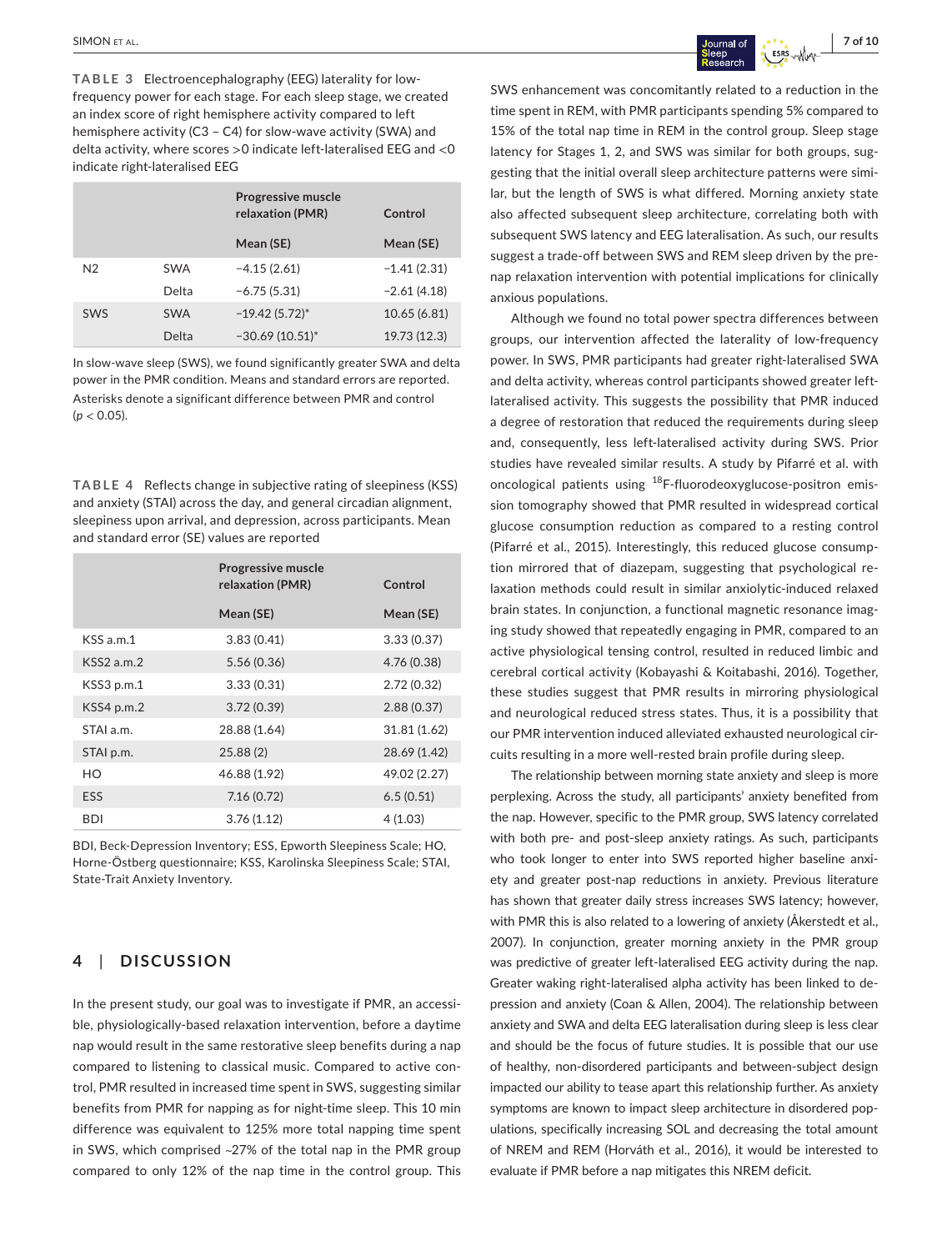

**FIGURE 3** Progressive muscle relaxation (PMR) group correlations. (a) Morning anxiety positively correlated with slow-wave sleep (SWS) latency. (b) The change in anxiety correlated negatively with SWS latency. Graphs (c–e) Morning anxiety levels correlated with increased leftlateralised electroencephalography (EEG) activity in slow-wave activity (SWA), delta, and alpha bands. STAI, State-Trait Anxiety Inventory

There are some limitations that should be considered when evaluating our findings. We employed a between-subject, singleintervention design using a non-clinical cohort. As a follow-up, it will be important to investigate PMR before a nap using a within-subject design. This will also give the opportunity to investigate how participants rate their subjective sleep quality after the PMR and control naps, with the goal of identifying potential mechanisms of sleep misperception that can be translated to sleep disorder research (Edinger & Fins, 1995). Although we found that morning anxiety was correlated with greater left-lateralised delta and alpha activity, we did not find differences between pre- and post-nap anxiety scores. Thus, it will also be important to evaluate if these differences remain consistent using a within-subject design and in clinical populations. Our present study was also not designed to evaluate the effects of music on sleep architecture, and we did not ask participants about their feelings of relaxation after the intervention nor investigated how aspects of the music (i.e., beats/min or rhythm) might affect the pre-sleep waking state (Dickson & Schubert, 2019). Prior research has found that music can increase REM-rich sleep overnight in a clinical population (Chang et al., 2012). Future investigations could evaluate if music can similarly enhance REM during a nap and should include subjective measures of music enjoyment and relaxation. Lastly, given that PMR is also frequently trained over multiple sessions in clinical populations, it will be interesting to evaluate the effects on sleep over longer periods of time (Conrad & Roth, 2007). We did not assess prior music or PMR training, thus are unable to identify if prior training impacted our results. The feasibility and accessibility of PMR before a nap make this an interesting research avenue to pursue with strong translational application.

## **5**  | **CONCLUSION**

Our study demonstrated that a PMR relaxation-based intervention before daytime napping shifts sleep architecture towards a SWS-rich nap. Our observation of intervention associated rightlateralised predominant activity suggests the possibility that even a short PMR session could support restorative function such that the nap demonstrates a more well-rested brain profile. This ability to induce SWS-rich sleep with a brief, accessible relaxation intervention creates strong opportunity for translational application. Given the frequency of chronic sleep restriction in the general population and long-term physical and cognitive consequences, enhancing the quality or type of sleep in a nap could be beneficial.

#### **ACKNOWLEDGEMENTS**

We thank our funding sources, National Institutes of Health Award: K01 MH080992 (Sara Mednick) and R01AG061355 (Sara Mednick)

#### **CONFLICT OF INTEREST**

The authors have declared no conflict of interest.

#### **AUTHOR CONTRIBUTIONS**

Katharine C. Simon: analysed the data and wrote the manuscript. Elizabeth A. McDevitt and Rocco Ragano: collected the data, assisted with study design. Sara C. Mednick: edited the manuscript and designed the study.

#### **DATA AVAILABILITY STATEMENT**

Data available on request from the authors.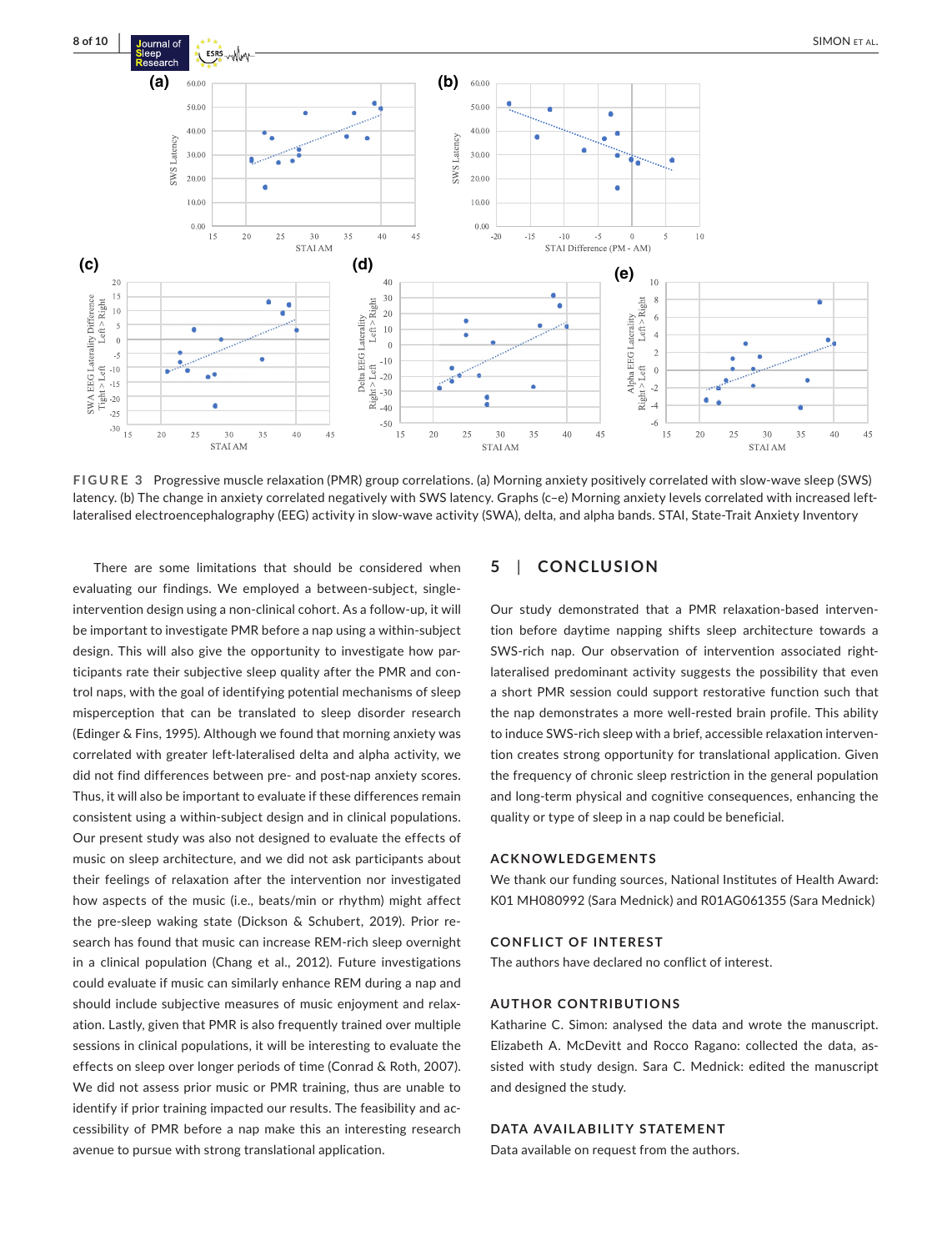#### **ORCID**

Katharine C. Simon<sup>1</sup> <https://orcid.org/0000-0001-8149-4636>

#### **REFERENCES**

- Achermann, P., Dijk, D.-J., Brunner, D. P., & Borbély, A. A. (1993). A model of human sleep homeostasis based on EEG slow-wave activity: Quantitative comparison of data and simulations. *Brain Research Bulletin*, *31*(1–2), 97–113. [https://doi.org/10.1016/0361-9230\(93\)90016-5](https://doi.org/10.1016/0361-9230(93)90016-5)
- Achermann, P., Finelli, L. A., & Borbély, A. A. (2001). Unihemispheric enhancement of delta power in human frontal sleep EEG by prolonged wakefulness. *Brain Research*, *913*(2), 220–223. [https://doi.](https://doi.org/10.1016/S0006-8993(01)02796-2) [org/10.1016/S0006-8993\(01\)02796-2](https://doi.org/10.1016/S0006-8993(01)02796-2)
- Åkerstedt, T. (2003). Shift work and disturbed sleep/wakefulness. *Occupational Medicine*, *53*(2), 89–94. [https://doi.org/10.1093/](https://doi.org/10.1093/occmed/kqg046) [occmed/kqg046](https://doi.org/10.1093/occmed/kqg046)
- Åkerstedt, T., Kecklund, G., & Axelsson, J. (2007). Impaired sleep after bedtime stress and worries. *Biological Psychology*, *76*(3), 170–173. <https://doi.org/10.1016/j.biopsycho.2007.07.010>
- Banks, S., & Dinges, D. F. (2007). Behavioral and physiological consequences of sleep restriction. *Journal of Clinical Sleep Medicine*, *3*(5), 519–528. <https://doi.org/10.5664/jcsm.26918>
- Beck, A. T., Steer, R. A., & Brown, G. K. (1996). *Beck Depression Inventory (BDI-II)*, Vol. 10, Pearson.
- Benington, J. H., & Heller, H. C. (1995). Restoration of brain energy metabolism as the function of sleep. *Progress in Neurobiology*, *45*(4), 347–360. [https://doi.org/10.1016/0301-0082\(94\)00057-O](https://doi.org/10.1016/0301-0082(94)00057-O)
- Bonnefond, A., Muzet, A., Winter-Dill, A.-S., Bailloeuil, C., Bitouze, F., & Bonneau, A. (2001). Innovative working schedule: Introducing one short nap during the night shift. *Ergonomics*, *44*(10), 937–945. <https://doi.org/10.1080/00140130110061138>
- Bonnet, M. H. (1991). The effect of varying prophylactic naps on performance, alertness and mood throughout a 52-hour continuous operation. *Sleep*, *14*(4), 307–315. <https://doi.org/10.1093/sleep/14.4.307>
- Borbély, A. A. (1982). *Sleep regulation: Circadian rhythm and homeostasis*. In Sleep (pp. 83–103). Springer.
- Borbély, A. A., Baumann, F., Brandeis, D., Strauch, I., & Lehmann, D. (1981). Sleep deprivation: Effect on sleep stages and EEG power density in man. *Electroencephalography and Clinical Neurophysiology*, *51*(5), 483–493. [https://doi.org/10.1016/0013-4694\(81\)90225-X](https://doi.org/10.1016/0013-4694(81)90225-X)
- Cajochen, C., Foy, R., & Dijk, D.-J. (1999). Frontal predominance of a relative increase in sleep delta and theta EEG activity after sleep loss in humans. *Sleep Research Online*, *2*(3), 65–69.
- Chang, E.-T., Lai, H.-L., Chen, P.-W., Hsieh, Y.-M., & Lee, L.-H. (2012). The effects of music on the sleep quality of adults with chronic insomnia using evidence from polysomnographic and self-reported analysis: A randomized control trial. *International Journal of Nursing Studies*, *49*(8), 921–930. <https://doi.org/10.1016/j.ijnurstu.2012.02.019>
- Chen, P.-C., Whitehurst, L. N., Naji, M., & Mednick, S. C. (2020). Autonomic activity during a daytime nap facilitates working memory improvement. *Journal of Cognitive Neuroscience*, *32*(10), 1963– 1974. [https://doi.org/10.1162/jocn\\_a\\_01588](https://doi.org/10.1162/jocn_a_01588)
- Coan, J. A., & Allen, J. J. (2004). Frontal EEG asymmetry as a moderator and mediator of emotion. *Biological Psychology*, *67*(1–2), 7–50. <https://doi.org/10.1016/j.biopsycho.2004.03.002>
- Conrad, A., & Roth, W. T. (2007). Muscle relaxation therapy for anxiety disorders: It works but how? *Journal of Anxiety Disorders*, *21*(3), 243–264. <https://doi.org/10.1016/j.janxdis.2006.08.001>
- Cordi, M. J., Ackermann, S., & Rasch, B. (2019). Effects of relaxing music on healthy sleep. *Scientific Reports*, *9*(1), 1–9. [https://doi.](https://doi.org/10.1038/s41598-019-45608-y) [org/10.1038/s41598-019-45608-y](https://doi.org/10.1038/s41598-019-45608-y)
- Costa, G. (1996). The impact of shift and night work on health. *Applied Ergonomics*, *27*(1), 9–16. [https://doi.](https://doi.org/10.1016/0003-6870(95)00047-X) [org/10.1016/0003-6870\(95\)00047-X](https://doi.org/10.1016/0003-6870(95)00047-X)
- Cox, R. C., & Olatunji, B. O. (2016). A systematic review of sleep disturbance in anxiety and related disorders. *Journal of Anxiety Disorders*, *37*, 104–129. <https://doi.org/10.1016/j.janxdis.2015.12.001>
- De Niet, G., Tiemens, B., Lendemeijer, B., & Hutschemaekers, G. (2009). Music-assisted relaxation to improve sleep quality: Meta-analysis. *Journal of Advanced Nursing*, *65*(7), 1356–1364. [https://doi.](https://doi.org/10.1111/j.1365-2648.2009.04982.x) [org/10.1111/j.1365-2648.2009.04982.x](https://doi.org/10.1111/j.1365-2648.2009.04982.x)
- Debellemaniere, E., Gomez-merino, D., Erblang, M., Dorey, R., Genot, M., Perreaut-pierre, E., … Chennaoui, M. (2018). Using relaxation techniques to improve sleep during naps. *Industrial Health*, *56*(3), 220–227. <https://doi.org/10.2486/indhealth.2017-0092>
- Dickson, G. T., & Schubert, E. (2019). How does music aid sleep? Literature review. *Sleep Medicine*, *63*, 142–150. [https://doi.org/10.1016/j.](https://doi.org/10.1016/j.sleep.2019.05.016) [sleep.2019.05.016](https://doi.org/10.1016/j.sleep.2019.05.016)
- Dinges, D. F. (1992). Adult napping and its effects on ability to function. In C. Stampi (Ed.), *Why We Nap: Evolution, Chronobiology, and Functions of Polyphasic and Ultrashort Sleep* (pp. 118–134). Birkhäuser. [https://](https://doi.org/10.1007/978-1-4757-2210-9_9) [doi.org/10.1007/978-1-4757-2210-9\\_9](https://doi.org/10.1007/978-1-4757-2210-9_9)
- Dolbier, C. L., & Rush, T. E. (2012). Efficacy of abbreviated progressive muscle relaxation in a high-stress college sample. *International Journal of Stress Management*, *19*(1), 48. <https://doi.org/10.1037/a0027326>
- Duggan, K. A., McDevitt, E. A., Whitehurst, L. N., & Mednick, S. C. (2018). To nap, perchance to DREAM: A factor analysis of college students' self-reported reasons for napping. *Behavioral Sleep Medicine*, *16*(2), 135–153. [https://doi.org/10.1080/15402](https://doi.org/10.1080/15402002.2016.1178115) [002.2016.1178115](https://doi.org/10.1080/15402002.2016.1178115)
- Edinger, J. D., & Fins, A. I. (1995). The distribution and clinical significance of sleep time misperceptions among insomniacs. *Sleep*, *18*(4), 232– 239. <https://doi.org/10.1093/sleep/18.4.232>
- Faraut, B., Andrillon, T., Vecchierini, M.-F., & Leger, D. (2017). Napping: A public health issue. From epidemiological to laboratory studies. *Sleep Medicine Reviews*, *35*, 85–100. [https://doi.org/10.1016/j.](https://doi.org/10.1016/j.smrv.2016.09.002) [smrv.2016.09.002](https://doi.org/10.1016/j.smrv.2016.09.002)
- Feng, F., Zhang, Y., Hou, J., Cai, J., Jiang, Q., Li, X., … Li, B. (2018). Can music improve sleep quality in adults with primary insomnia? A systematic review and network meta-analysis. *International Journal of Nursing Studies*, *77*, 189–196. [https://doi.org/10.1016/j.ijnur](https://doi.org/10.1016/j.ijnurstu.2017.10.011) [stu.2017.10.011](https://doi.org/10.1016/j.ijnurstu.2017.10.011)
- Ferrara, M., De Gennaro, L., Curcio, G., Cristiani, R., & Bertini, M. (2002). Interhemispheric asymmetry of human sleep EEG in response to selective slow-wave sleep deprivation. *Behavioral Neuroscience*, *116*(6), 976. <https://doi.org/10.1037/0735-7044.116.6.976>
- Finelli, L. A., Baumann, H., Borbély, A. A., & Achermann, P. (2000). Dual electroencephalogram markers of human sleep homeostasis: Correlation between theta activity in waking and slow-wave activity in sleep. *Neuroscience*, *101*(3), 523–529. [https://doi.org/10.1016/](https://doi.org/10.1016/S0306-4522(00)00409-7) [S0306-4522\(00\)00409-7](https://doi.org/10.1016/S0306-4522(00)00409-7)
- Härmä, M., Knauth, P., & Ilmarinen, J. (1989). Daytime napping and its effects on alertness and short-term memory performance in shiftworkers. *International Archives of Occupational and Environmental Health*, *61*(5), 341–345. <https://doi.org/10.1007/BF00409390>
- Horne, J. A., & Östberg, O. (1976). A self-assessment questionnaire to determine morningness-eveningness in human circadian rhythms. *International Journal of Chronobiology*, *4*(2): 97-110.
- Horváth, A., Montana, X., Lanquart, J.-P., Hubain, P., Szűcs, A., Linkowski, P., & Loas, G. (2016). Effects of state and trait anxiety on sleep structure: A polysomnographic study in 1083 subjects. *Psychiatry Research*, *244*, 279–283. [https://doi.org/10.1016/j.psych](https://doi.org/10.1016/j.psychres.2016.03.001) [res.2016.03.001](https://doi.org/10.1016/j.psychres.2016.03.001)
- Jasper, H. H. (1958). The ten-twenty electrode system of the International Federation. *Electroencephalography and Clinical Neurophysiology*, *10*, 370–375.
- Jespersen, K. V., Koenig, J., Jennum, P., & Vuust, P. (2015). Music for insomnia in adults. *Cochrane Database of Systematic Reviews*, *8*, CD010459. <https://doi.org/10.1002/14651858.CD010459.pub2>